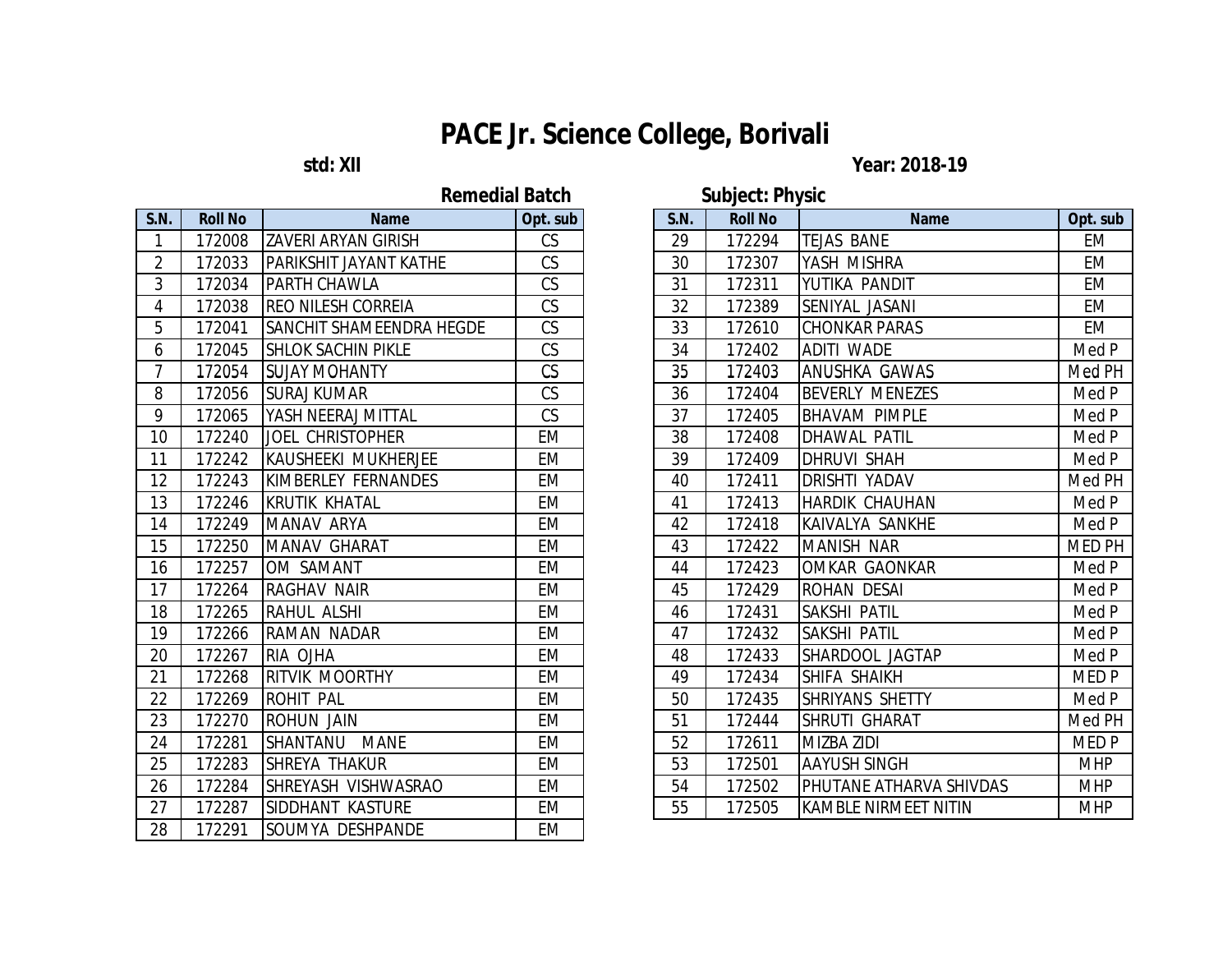**Remedial Batch Subject: Chemistry** 

| <b>S.N.</b>    | <b>Roll No</b> | <b>Name</b>                    | Opt. sub  |
|----------------|----------------|--------------------------------|-----------|
| 1              | 172008         | ZAVERI ARYAN GIRISH            | CS        |
| $\overline{2}$ | 172013         | GORASIYA DHRUV JAGDISHBHAI     | CS        |
| 3              | 172014         | SAVE ESHAN KIRAN               | CS        |
| 4              | 172034         | PARTH CHAWLA                   | <b>CS</b> |
| 5              | 172037         | SHETTY PUSHKAR KRISHNAKUMAR    | <b>CS</b> |
| 6              | 172042         | PARKAR SAURABH RAMAN           | CS        |
| $\overline{7}$ | 172047         | <b>JEJURKAR SHREYAS SAMEER</b> | CS        |
| 8              | 172056         | <b>SURAJ KUMAR</b>             | CS        |
| 9              | 172065         | YASH NEERAJ MITTAL             | CS        |
| 10             | 172084         | CHINMAY AJAY MAJITHIA          | <b>CS</b> |
| 11             | 172141         | SHAHIMA FIROZ KHAN             | CS        |
| 12             | 172201         | AADIL KHAN                     | EM        |
| 13             | 172207         | ADITYA SHARMA                  | <b>EM</b> |
| 14             | 172215         | ANKSHIT NAIK                   | <b>EM</b> |
| 15             | 172225         | <b>DIPTI APAGE</b>             | <b>EM</b> |
| 16             | 172227         | ELITA PEREIRA                  | EM        |
| 17             | 172236         | <b>ISHAN BAHALKAR</b>          | <b>EM</b> |
| 18             | 172240         | <b>JOEL CHRISTOPHER</b>        | <b>EM</b> |
| 19             | 172242         | KAUSHEEKI MUKHERJEE            | ЕM        |
| 20             | 172243         | KIMBERLEY FERNANDES            | EM        |
| 21             | 172246         | KRUTIK KHATAL                  | EM        |
| 22             | 172250         | <b>MANAV GHARAT</b>            | <b>EM</b> |
| 23             | 172253         | NAKSHATRA JOSHI                | <b>EM</b> |
| 24             | 172256         | NUPUR SONAVANE                 | <b>EM</b> |
| 25             | 172257         | OM SAMANT                      | <b>EM</b> |
| 26             | 172258         | OM THAKRE                      | <b>EM</b> |
| 27             | 172259         | PARTH SHAH                     | <b>EM</b> |
| 28             | 172260         | PARTHA MOHITE                  | EM        |
| 29             | 172261         | PRANAV DALVI                   | EM        |
| 30             | 172262         | PRANAV JAKHMOLA                | EM        |
| 31             | 172266         | RAMAN NADAR                    | <b>EM</b> |

## **std: XII** Year: 2018-19

| <b>Roll No</b> | <b>Name</b>                       | Opt. sub  | <b>S.N.</b> | <b>Roll No</b> | <b>Name</b>              | Opt. sub                    |
|----------------|-----------------------------------|-----------|-------------|----------------|--------------------------|-----------------------------|
| 172008         | <b>ZAVERI ARYAN GIRISH</b>        | <b>CS</b> | 32          | 172272         | <b>RUTVI PATEL</b>       | <b>EM</b>                   |
| 172013         | <b>GORASIYA DHRUV JAGDISHBHAI</b> | CS        | 33          | 172281         | SHANTANU MANE            | <b>EM</b>                   |
| 172014         | <b>SAVE ESHAN KIRAN</b>           | CS        | 34          | 172283         | SHREYA THAKUR            | EM                          |
| 172034         | PARTH CHAWLA                      | CS        | 35          | 172285         | SHUBH AREKAR             | EM                          |
| 172037         | SHETTY PUSHKAR KRISHNAKUMAR       | CS        | 36          | 172286         | SHUBHAM MOHILE           | <b>EM</b>                   |
| 172042         | PARKAR SAURABH RAMAN              | CS        | 37          | 172289         | SIDDHESH CHAVAN          | <b>EM</b>                   |
| 172047         | JEJURKAR SHREYAS SAMEER           | CS        | 38          | 172294         | <b>TEJAS BANE</b>        | <b>EM</b>                   |
| 172056         | <b>SURAJ KUMAR</b>                | CS        | 39          | 172298         | URVASHI SHARMA           | <b>EM</b>                   |
| 172065         | YASH NEERAJ MITTAL                | CS        | 40          | 172311         | YUTIKA PANDIT            | EM                          |
| 172084         | CHINMAY AJAY MAJITHIA             | CS        | 41          | 172389         | SENIYAL JASANI           | EM                          |
| 172141         | SHAHIMA FIROZ KHAN                | CS        | 42          | 172602         | <b>SIDDHARTH PRASATH</b> | EM                          |
| 172201         | AADIL KHAN                        | <b>EM</b> | 43          | 172610         | <b>CHONKAR PARAS</b>     | <b>EM</b>                   |
| 172207         | ADITYA SHARMA                     | <b>EM</b> | 44          | 172404         | <b>BEVERLY MENEZES</b>   | Med P                       |
| 172215         | <b>ANKSHIT NAIK</b>               | EM        | 45          | 172405         | <b>BHAVAM PIMPLE</b>     | Med P                       |
| 172225         | DIPTI APAGE                       | <b>EM</b> | 46          | 172408         | DHAWAL PATIL             | Med P                       |
| 172227         | ELITA PEREIRA                     | EM        | 47          | 172411         | <b>DRISHTI YADAV</b>     | Med PH                      |
| 172236         | <b>ISHAN BAHALKAR</b>             | <b>EM</b> | 48          | 172412         | <b>ESHA MOHITE</b>       | Med P                       |
| 172240         | JOEL CHRISTOPHER                  | <b>EM</b> | 49          | 172413         | <b>HARDIK CHAUHAN</b>    | Med P                       |
| 172242         | KAUSHEEKI MUKHERJEE               | <b>EM</b> | 50          | 172418         | KAIVALYA SANKHE          | Med P                       |
| 172243         | KIMBERLEY FERNANDES               | EM        | 51          | 172420         | İKHUSALI GOKALGANDHI     | Med P                       |
| 172246         | <b>KRUTIK KHATAL</b>              | EM        | 52          | 172422         | <b>MANISH NAR</b>        | MED PH                      |
| 172250         | MANAV GHARAT                      | <b>EM</b> | 53          | 172425         | PURVA KASHIKAR           | Med P                       |
| 172253         | NAKSHATRA JOSHI                   | <b>EM</b> | 54          | 172428         | REVA BIJU                | Med M                       |
| 172256         | NUPUR SONAVANE                    | <b>EM</b> | 55          | 172429         | ROHAN DESAI              | Med P                       |
| 172257         | OM SAMANT                         | <b>EM</b> | 56          | 172430         | RUTUJA PUJARI            | Med P                       |
| 172258         | OM THAKRE                         | EM        | 57          | 172432         | SAKSHI PATIL             | Med P                       |
| 172259         | PARTH SHAH                        | <b>EM</b> | 58          | 172433         | SHARDOOL JAGTAP          | Med P                       |
| 172260         | PARTHA MOHITE                     | <b>EM</b> | 59          | 172434         | SHIFA SHAIKH             | <b>MEDP</b>                 |
| 172261         | PRANAV DALVI                      | <b>EM</b> | 60          | 172611         | <b>MIZBA ZIDI</b>        | <b>MEDP</b>                 |
| 172262         | PRANAV JAKHMOLA                   | <b>EM</b> | 61          | 172501         | <b>AAYUSH SINGH</b>      | <b>MHP</b>                  |
| 172266         | RAMAN NADAR                       | <b>EM</b> | 62          | 172502         | PHUTANE ATHARVA SHIVDAS  | <b>MHP</b>                  |
|                |                                   |           | 63          | 172505         | KAMBLE NIRMEET NITIN     | <b>MHP</b>                  |
|                |                                   |           |             |                |                          | <b>OWNJOOG</b> VIIVIIIIJG J |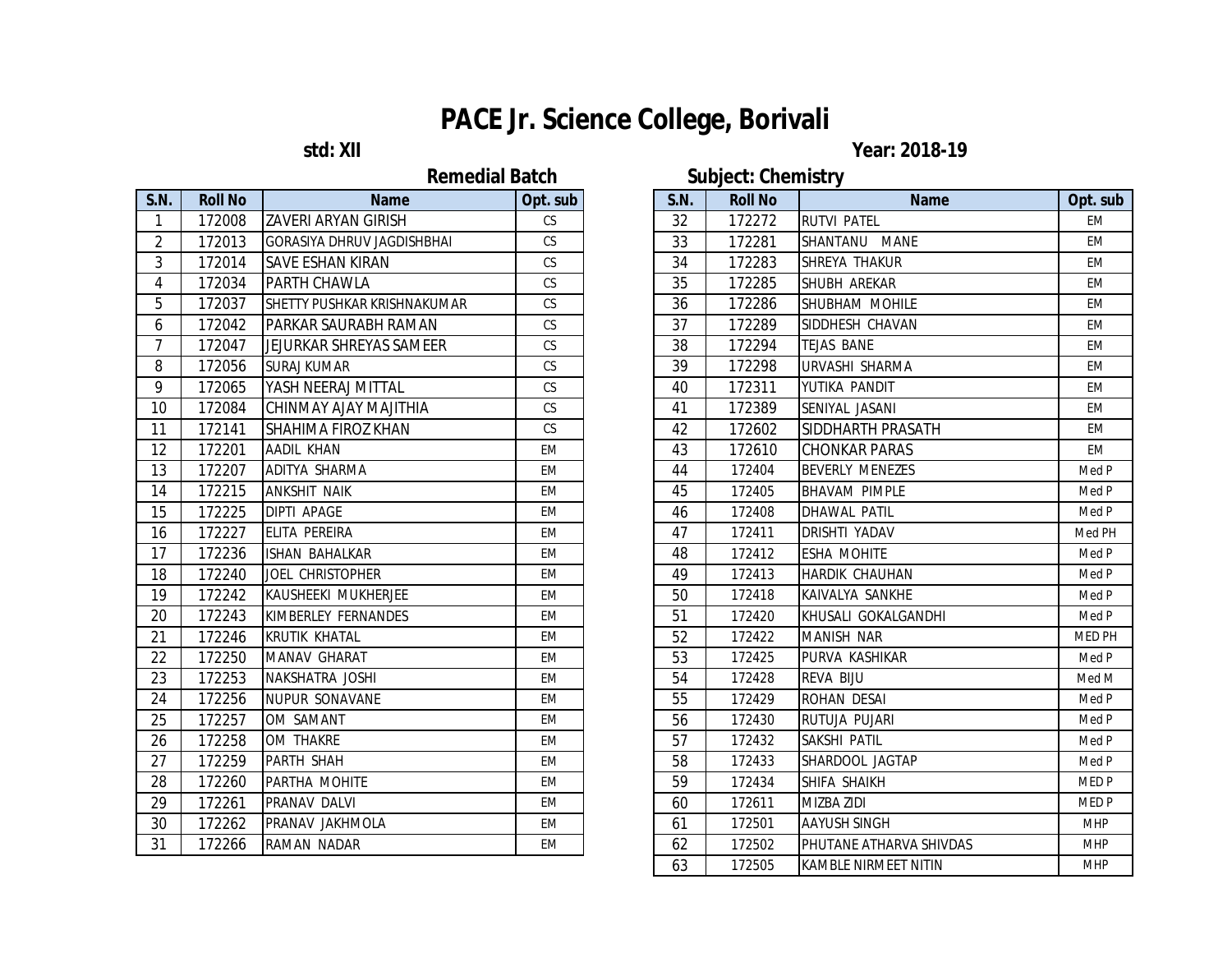## **std: XII** Year: 2018-19

| <b>Remedial Batch</b> |
|-----------------------|
|                       |

| <b>S.N.</b>    | <b>Roll No</b> | <b>Name</b>               | Opt. sub  |
|----------------|----------------|---------------------------|-----------|
| 1              | 172010         | DIGE AVISHKAR ANANT       | CS        |
| $\overline{2}$ | 172024         | <b>SHAH KAVAN VIRAL</b>   | CS        |
| 3              | 172034         | PARTH CHAWLA              | CS        |
| 4              | 172036         | PRITISH SANJAY MAIR       | <b>CS</b> |
| 5              | 172054         | <b>SUJAY MOHANTY</b>      | CS        |
| 6              | 172057         | <b>VAZ TRAVIS IVOR</b>    | CS        |
| 7              | 172141         | SHAHIMA FIROZ KHAN        | CS        |
| 8              | 172608         | <b>SATRE DEEPAK DILIP</b> | <b>CS</b> |
| 9              | 172201         | AADIL KHAN                | <b>EM</b> |
| 10             | 172204         | AAYUSH SHUKLA             | <b>EM</b> |
| 11             | 172207         | ADITYA SHARMA             | EM        |
| 12             | 172236         | <b>ISHAN BAHALKAR</b>     | EM        |
| 13             | 172242         | KAUSHEEKI MUKHERJEE       | EM        |
| 14             | 172252         | <b>MEGHANG NAGAVEKAR</b>  | <b>EM</b> |

|                 |                |                            | <b>Remedial Batch</b> |             | <b>Subject: Maths</b> |                       |           |
|-----------------|----------------|----------------------------|-----------------------|-------------|-----------------------|-----------------------|-----------|
| S.N.            | <b>Roll No</b> | <b>Name</b>                | Opt. sub              | <b>S.N.</b> | <b>Roll No</b>        | <b>Name</b>           | Opt. sub  |
|                 | 172010         | <b>DIGE AVISHKAR ANANT</b> | CS                    | 15          | 172256                | NUPUR SONAVANE        | <b>EM</b> |
| $\overline{2}$  | 172024         | SHAH KAVAN VIRAL           | CS.                   | 16          | 172268                | <b>RITVIK MOORTHY</b> | EM        |
| $\mathbf{3}$    | 172034         | PARTH CHAWLA               | CS                    | 17          | 172269                | ROHIT PAL             | <b>EM</b> |
| $\overline{4}$  | 172036         | <b>PRITISH SANJAY MAIR</b> | CS                    | 18          | 172289                | SIDDHESH CHAVAN       | EM        |
| 5               | 172054         | <b>SUJAY MOHANTY</b>       | CS                    | 19          | 172292                | TANISHKA MOHAN        | <b>EM</b> |
| 6               | 172057         | <b>VAZ TRAVIS IVOR</b>     | CS                    | 20          | 172294                | TEJAS BANE            | <b>EM</b> |
| $\overline{7}$  | 172141         | SHAHIMA FIROZ KHAN         | CS                    | 21          | 172298                | URVASHI SHARMA        | <b>EM</b> |
| 8               | 172608         | <b>SATRE DEEPAK DILIP</b>  | CS                    | 22          | 172307                | YASH MISHRA           | <b>EM</b> |
| 9               | 172201         | AADIL KHAN                 | EM                    | 23          | 172311                | YUTIKA PANDIT         | <b>EM</b> |
| 10 <sup>°</sup> | 172204         | AAYUSH SHUKLA              | EM                    | 24          | 172385                | <b>MANAS MHATRE</b>   | <b>EM</b> |
| 11              | 172207         | ADITYA SHARMA              | EM                    | 25          | 172389                | SENIYAL JASANI        | EM        |
| 12              | 172236         | <b>ISHAN BAHALKAR</b>      | EM                    | 26          | 172605                | <b>DIXIT ATHARV</b>   | EM        |
| 13              | 172242         | KAUSHEEKI MUKHERJEE        | EM                    | 27          | 172610                | <b>CHONKAR PARAS</b>  | EM        |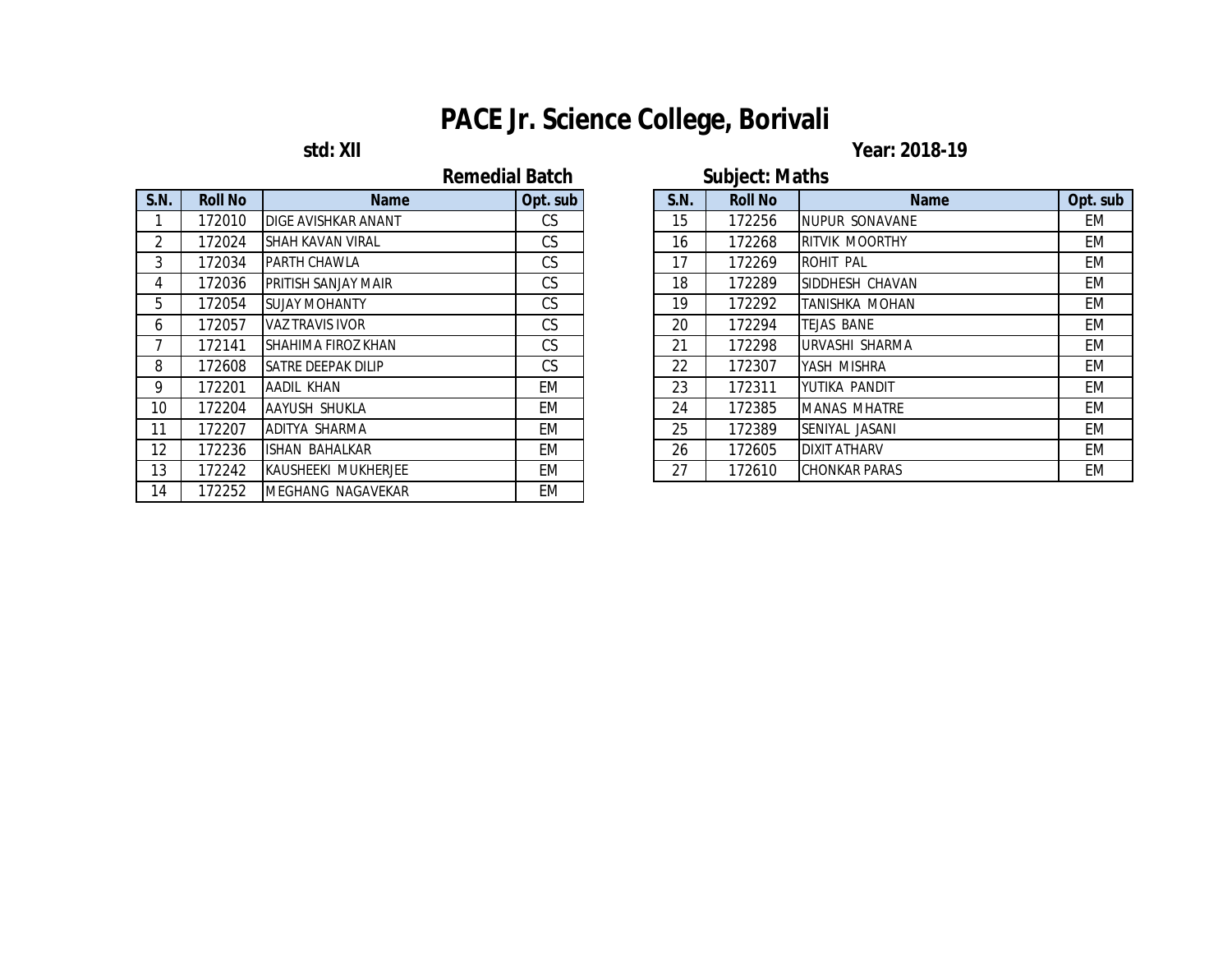### **std: XII Year: 2018-19**

| S.N.          | <b>Roll No</b> | <b>Name</b>             | Opt. sub  |
|---------------|----------------|-------------------------|-----------|
|               |                | 172213 ANIRUDDH NAGANUR | FM        |
| $\mathcal{P}$ |                | 172215 ANKSHIT NAIK     | <b>FM</b> |
| 3             |                | 172267 RIA OJHA         | FM        |
| 4             |                | 172268 RITVIK MOORTHY   | FM        |

| S.N.           | <b>Roll No</b> | <b>Name</b>                | Opt. sub  |
|----------------|----------------|----------------------------|-----------|
|                |                | 172212 ANIKET JHA          | <b>EM</b> |
| $\overline{2}$ |                | 172213 ANIRUDDH NAGANUR    | EM        |
| 3              |                | 172217 ARYAN PARAB         | EM        |
| 4              |                | 172226 DIYA KATHAIT        | <b>EM</b> |
| 5              |                | 172242 KAUSHEEKI MUKHERJEE | <b>EM</b> |
| 6              |                | 172245 KRISH PATEL         | <b>EM</b> |
| 7              |                | 172246 KRUTIK KHATAL       | EM        |
| 8              |                | 172253 NAKSHATRA JOSHI     | FM        |

### **S.N. Roll No Name Opt. sub S.N. Roll No Name Opt. sub** 1 |172213|ANIRUDDH NAGANUR | EM | | 5 | 172269 |ROHIT PAL | EM 6 172298 URVASHI SHARMA EM 7 | 172610 CHONKAR PARAS | EM **Remedial Batch Subject: EM-I**

### **Remedial Batch Subject: EM-II**

| S.N.           | <b>Roll No</b> | <b>Name</b>                | Opt. sub | S.N. | <b>Roll No</b> | <b>Name</b>          | Opt. sub  |
|----------------|----------------|----------------------------|----------|------|----------------|----------------------|-----------|
|                |                | 172212 ANIKET JHA          | EM       | o    | 172260         | <b>PARTHA MOHITE</b> | EM        |
| $\mathcal{P}$  |                | 172213 ANIRUDDH NAGANUR    | EM       | 10   | 172269         | <b>ROHIT PAL</b>     | EM        |
| 3              |                | 172217 ARYAN PARAB         | EM       |      | 172277         | SAI ISHAAN GANTYADA  | <b>EM</b> |
| $\overline{4}$ |                | 172226 DIYA KATHAIT        | EM       | 12   | 172284         | ISHREYASH VISHWASRAO | EM        |
| 5              |                | 172242 KAUSHEEKI MUKHERJEE | EM       | 13   | 172298         | URVASHI SHARMA       | EM        |
| 6              |                | 172245 KRISH PATEL         | EM       | 14   | 172299         | VAIBHAV RAKHUNDE     | <b>EM</b> |
|                |                | 172246 KRUTIK KHATAL       | EM       | 15   | 172610         | <b>CHONKAR PARAS</b> | EM        |

# **PACE Jr. Science College, Borivali**

### **std: XII Year: 2018-19**

|               |                | копсан васн             |           |
|---------------|----------------|-------------------------|-----------|
| S.N.          | <b>Roll No</b> | <b>Name</b>             | Opt. sub  |
| 1             |                | 172213 ANIRUDDH NAGANUR | FM        |
| $\mathcal{P}$ |                | 172215 ANKSHIT NAIK     | <b>FM</b> |
| 3             |                | 172267 RIA OJHA         | FM        |
| 4             |                | 172268 RITVIK MOORTHY   | FM        |

### **Remedial Batch Subject: CS-I**

|      |                  | NYHIYANI PAWII                |          |      | UWNIVVLI VV I  |                       |          |
|------|------------------|-------------------------------|----------|------|----------------|-----------------------|----------|
| S.N. | <b>Roll Noll</b> | <b>Name</b>                   | Opt. sub | S.N. | <b>Roll No</b> | <b>Name</b>           | Opt. sub |
|      |                  | 172213 ANIRUDDH NAGANUR       | EМ       |      | 172269         | <b>ROHIT</b><br>PAL   | EM       |
|      |                  | 172215 ANKSHIT<br><b>NAIK</b> | EМ       |      | 172298         | URVASHI SHARMA        | EM       |
|      | 172267           | 7 IRIA OJHA                   | EМ       |      | 172610         | <b>ICHONKAR PARAS</b> | EМ       |
|      |                  |                               |          |      |                |                       |          |

## Remedial Batch Subject: CS-II

| .N. | <b>Roll No</b> | <b>Name</b>                    | Opt. sub  |  | <b>S.N.</b> | <b>Roll No</b> | <b>Name</b>               | Opt. sub  |
|-----|----------------|--------------------------------|-----------|--|-------------|----------------|---------------------------|-----------|
|     |                | 172003 CHILWAL AASHISH PRATAP  | СS        |  | 11          | 172056         | <b>SURAJ KUMAR</b>        | CS        |
| 2   |                | 172008 ZAVERI ARYAN GIRISH     | CS        |  | 12          | 172057         | <b>VAZ TRAVIS IVOR</b>    | CS        |
| 3   |                | 172014 SAVE ESHAN KIRAN        | <b>CS</b> |  | 13          | 172084         | CHINMAY AJAY MAJITHIA     | CS        |
| 4   |                | 172024 SHAH KAVAN VIRAL        | СS        |  | 14          | 172139         | JADHAV NINAD VIJAY        | CS        |
| 5   |                | 172026 DUDHELIYA NEEL          | CS        |  | 15          | 172141         | SHAHIMA FIROZ KHAN        | CS        |
| 6   |                | 172033 PARIKSHIT JAYANT KATHE  | CS        |  | 16          | 172142         | IKAWEDIA DISHANT BHARAT   | CS        |
|     |                | 172047 JEJURKAR SHREYAS SAMEER | CS        |  | 17          | 172608         | <b>SATRE DEEPAK DILIP</b> | <b>CS</b> |
| 8   |                | 172052 SNEHA PULLANOOR         | <b>CS</b> |  | 18          | 172145         | <b>OSHI PANDEY</b>        | <b>CS</b> |
| 9   |                | 172054 SUJAY MOHANTY           | СS        |  | 19          | 172038         | <b>REO NILESH CORREIA</b> | <b>CS</b> |

## **S.N. Roll No Name Opt. sub S.N. Roll No Name Opt. sub**  $1$  172003 CHILWAL AASHISH PRATAP  $\overline{1}$  CS

|    | 17 L UU J | <u> 91 11 L V V / L / V I V 1 1 I V I I I I V I I / I I</u> | ◡◡ |
|----|-----------|-------------------------------------------------------------|----|
| 2  |           | 172008 ZAVERI ARYAN GIRISH                                  | CS |
| 3  |           | 172014 SAVE ESHAN KIRAN                                     | CS |
| 4  |           | 172024 SHAH KAVAN VIRAL                                     | CS |
| 5  |           | 172026 DUDHELIYA NEEL                                       | CS |
| 6  |           | 172033 PARIKSHIT JAYANT KATHE                               | CS |
| 7  |           | 172047 JEJURKAR SHREYAS SAMEER                              | CS |
| 8  |           | 172052 SNEHA PULLANOOR                                      | CS |
| 9  |           | 172054 SUJAY MOHANTY                                        | CS |
| 10 |           | 172055 SUMEDH HARSHAVARDHAN                                 | CS |